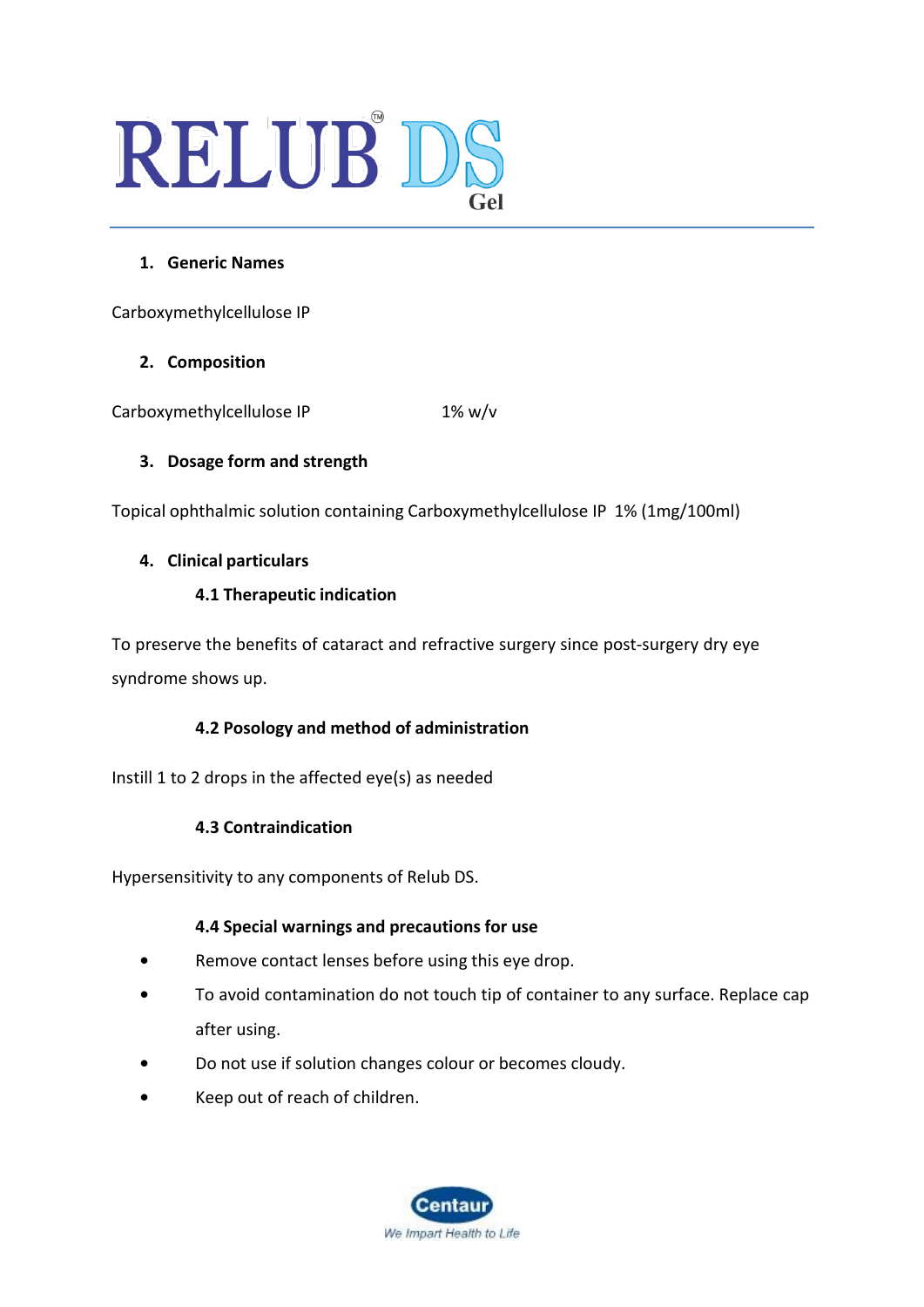- **•** This product may temporarily cause blurred vision right after being placed in the eye(s). Do not drive, use machinery, or do any activity that requires clear vision until you are sure you can perform such activities safely.
- **•** If you experience eye pain, changes in vision, continued redness or irritation of the eye and if the condition worsens or persists for more than 72 hours, discontinue use and consult a doctor.

#### **4.5 Drug interactions**

No drug interactions for Relub DS are reported.

#### **4.6 Use in special population**

- Pediatric: Safety in children has not been established.
- Geriatric: Safety in elderly patient has not been established.
- Liver impairment: No data available.
- Renal failure: No data available.
- Pregnancy and lactation: Safety during pregnancy and breast feeding has not been established.

#### **4.7 Effects on ability to drive and use machine**

Patients should be cautioned against engaging in activities requiring complete mental alertness, and motor coordination such as operating machinery until their response to Relub DS is known.

#### **4.8 Undesirable effects**

Relub DS Eye Drops rarely causes serious side effects or an allergic reaction. Vision may be temporarily blurred when this product is first used. Minor burning, stinging or irritation may temporarily occur.

#### **4.9 Overdose**

There is limited experience of overdose with Relub DS. Initiate general symptomatic and supportive measures in all cases of overdosages where necessary.

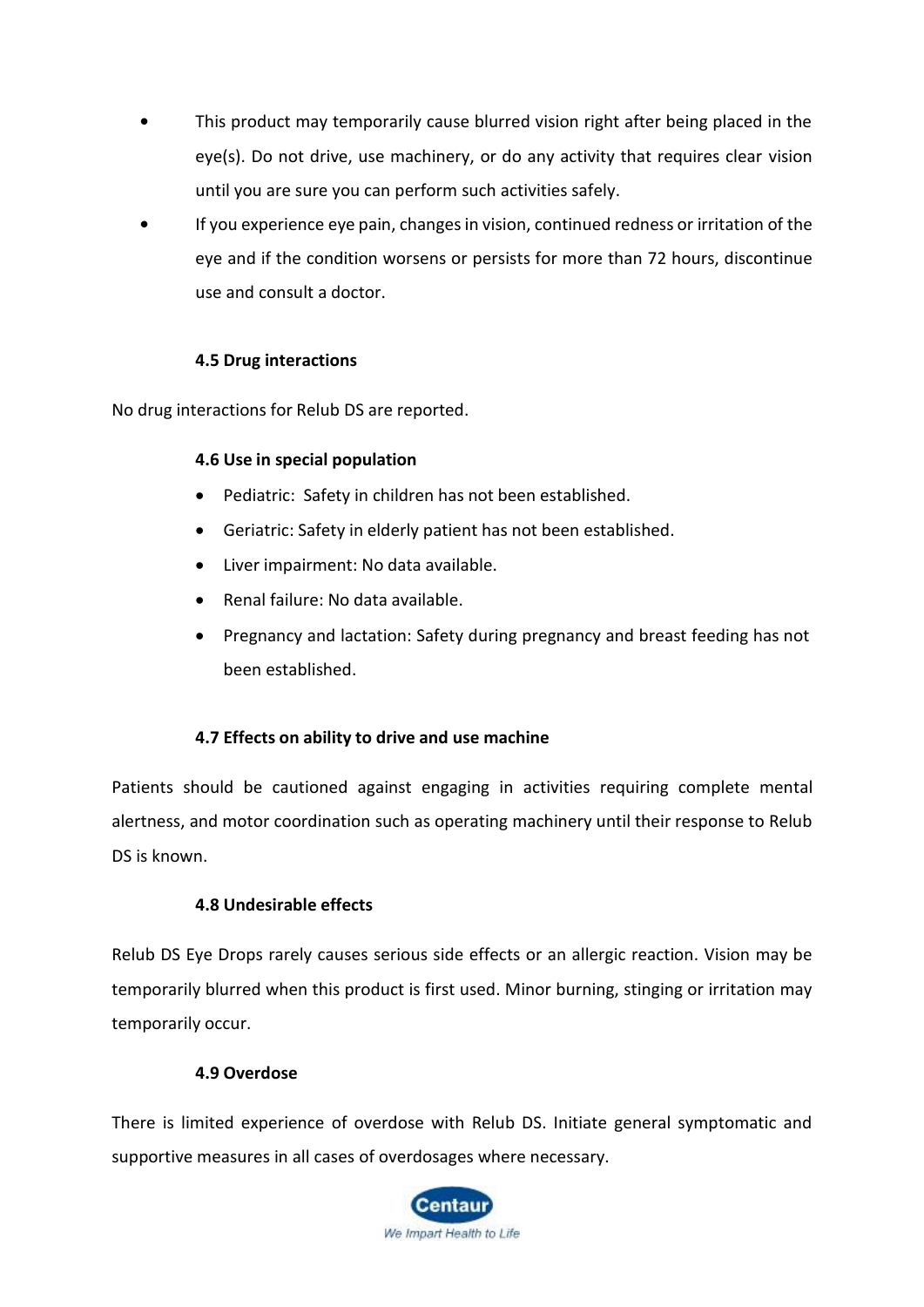#### **5. Pharmacological properties**

#### **5.1 Mechanism of action**

Carboxymethylcellulose binds to the surface of corneal epithelial cells via its glucopyranose subunits binding to glucose receptors GLUT-1. The residence time of Carboxymethylcellulose bound to corneal cells is approximately 2 hours as indicated by a short-term binding assay. Binding of Carboxymethylcellulose to the matrix proteins stimulated corneal epithelial cell attachment, migration, and re-epithelialization of corneal wounds

#### **5.2 Pharmacodynamics properties**

In a randomized clinical study of patients with mild or moderate forms of eye dryness, ophthalmic treatment with sodium Carboxymethylcellulose resulted in a diminished frequency of symptoms compared to the placebo group. Carboxymethylcellulose interacts with human corneal epithelial cells to facilitate corneal epithelial wound healing and attenuate eye irritation in a dose-dependent manner. It exhibits protective actions on the ocular surface in various applications; it mediates cytoprotective effects on the ocular surface when applied prior to contact lenses and reduces the incidence of epithelial defects during LASIK

# **5.3 Pharmacokinetic properties**

Not available.

# **6. Nonclinical properties**

# **6.1 Animal Toxicology or Pharmacology**

NA.

# **7. Description**

A cellulose derivative which is a beta-(1,4)-D-glucopyranose polymer. The chemical name is acetic acid;2,3,4,5,6-pentahydroxyhexanal It is used as a bulk laxative and as an emulsifier and thickener in cosmetics and pharmaceuticals and as a stabilizer for reagents. Its empirical formula and molecular weight is  $C_8H_{16}O_8$  $C_8H_{16}O_8$  $C_8H_{16}O_8$  and 240.21 g/mol.

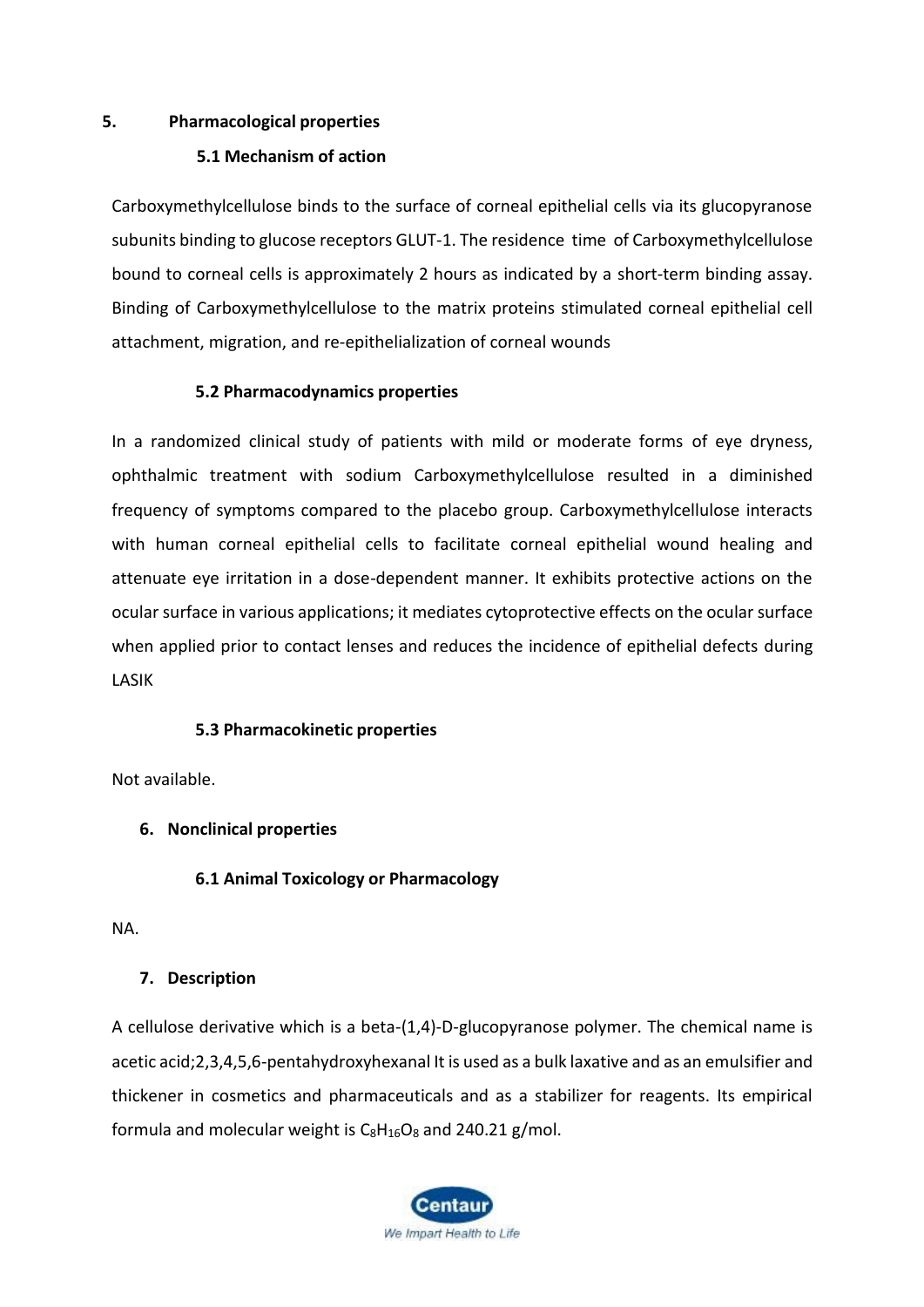

# **8. Pharmaceutical particulars**

#### **8.1 Incompatibilities**

There are no known incompatibilities.

# **8.2 Shelf-life**

24 months.

# **8.3 Packaging Information**

Relub DS Eye drops is available as a sterile plastic vial of 10 ml.

#### **8.4 Storage and handling instructions**

Store below 25° C in a dry place. Protect from light.

# **9. Patient Counselling Information**

# **9.1 Adverse Reactions**

Refer part 4.8

#### **9.2 Drug Interactions**

Refer part 4.5